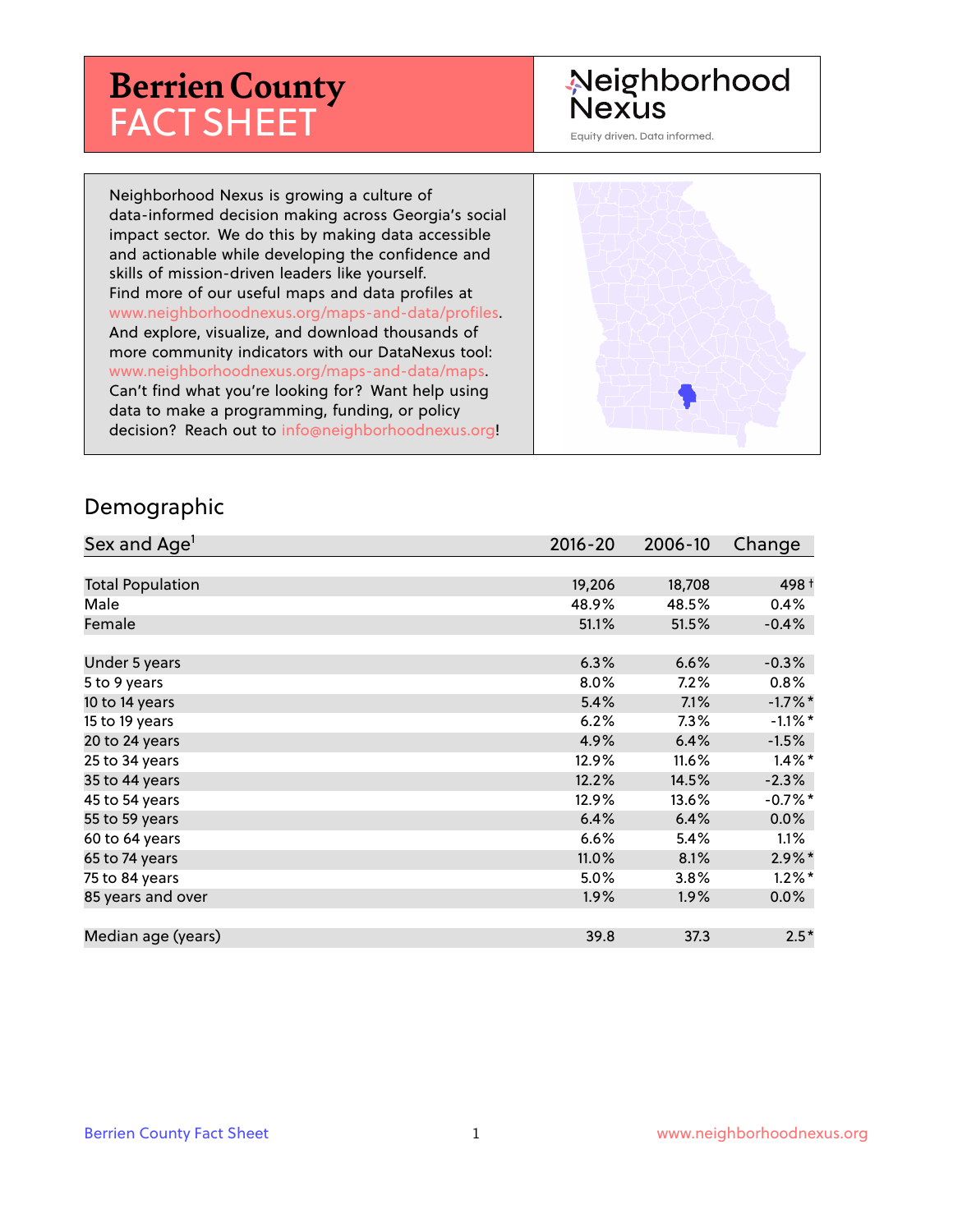## Demographic, continued...

| Race <sup>2</sup>                                            | $2016 - 20$ | 2006-10 | Change     |
|--------------------------------------------------------------|-------------|---------|------------|
| <b>Total population</b>                                      | 19,206      | 18,708  | 498 +      |
| One race                                                     | 97.0%       | 99.2%   | $-2.2%$ *  |
| White                                                        | 83.5%       | 84.9%   | $-1.4%$    |
| <b>Black or African American</b>                             | 10.4%       | 11.8%   | $-1.4\%$ * |
| American Indian and Alaska Native                            | 0.1%        | 0.0%    | 0.1%       |
| Asian                                                        | 1.0%        | 0.0%    | 1.0%       |
| Native Hawaiian and Other Pacific Islander                   | 0.0%        | 0.0%    | 0.0%       |
| Some other race                                              | 2.1%        | 2.5%    | $-0.4%$    |
| Two or more races                                            | 3.0%        | 0.8%    | $2.2\%$ *  |
| Race alone or in combination with other race(s) <sup>3</sup> | $2016 - 20$ | 2006-10 | Change     |
| Total population                                             | 19,206      | 18,708  | 498 +      |
| White                                                        | 86.2%       | 85.7%   | 0.5%       |
| <b>Black or African American</b>                             | 11.7%       | 12.3%   | $-0.6%$ *  |
| American Indian and Alaska Native                            | 0.6%        | 0.3%    | 0.4%       |
| Asian                                                        | 1.6%        | 0.0%    | $1.6\%$ *  |
| Native Hawaiian and Other Pacific Islander                   | 0.0%        | 0.0%    | $-0.0%$    |
| Some other race                                              | 3.0%        | 2.5%    | 0.5%       |
| Hispanic or Latino and Race <sup>4</sup>                     | $2016 - 20$ | 2006-10 | Change     |
| <b>Total population</b>                                      | 19,206      | 18,708  | 498 +      |
| Hispanic or Latino (of any race)                             | 5.3%        | 4.2%    | $1.1%$ †   |
| Not Hispanic or Latino                                       | 94.7%       | 95.8%   | $-1.1%$ +  |
| White alone                                                  | 81.6%       | 83.0%   | $-1.4\%$ * |
| Black or African American alone                              | 10.0%       | 11.8%   | $-1.8\%$ * |
| American Indian and Alaska Native alone                      | 0.1%        | 0.0%    | 0.1%       |
| Asian alone                                                  | 1.0%        | 0.0%    | 1.0%       |
| Native Hawaiian and Other Pacific Islander alone             | 0.0%        | 0.0%    | 0.0%       |
| Some other race alone                                        | 0.0%        | 0.2%    | $-0.2%$    |
| Two or more races                                            | 2.1%        | 0.8%    | $1.3\%$ *  |
| U.S. Citizenship Status <sup>5</sup>                         | $2016 - 20$ | 2006-10 | Change     |
| Foreign-born population                                      | 432         | 469     | $-37$      |
| Naturalized U.S. citizen                                     | 38.9%       | 16.0%   | 22.9%*     |
| Not a U.S. citizen                                           | 61.1%       | 84.0%   | $-22.9%$   |
| Citizen, Voting Age Population <sup>6</sup>                  | $2016 - 20$ | 2006-10 | Change     |
|                                                              |             |         |            |
| Citizen, 18 and over population                              | 14,318      | 13,568  | 750*       |
| Male                                                         | 48.6%       | 48.1%   | 0.5%       |
| Female                                                       | 51.4%       | 51.9%   | $-0.5%$    |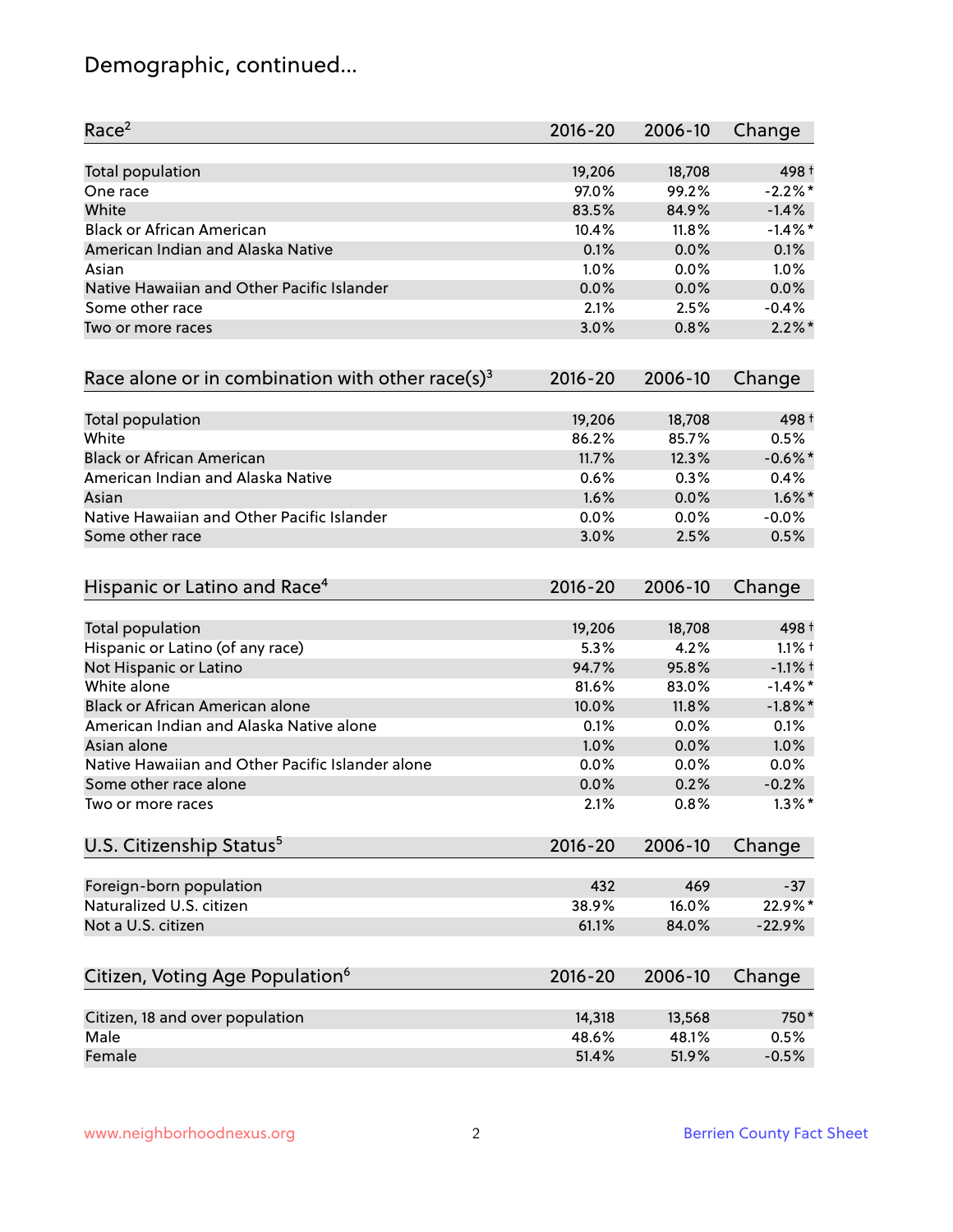#### Economic

| Income <sup>7</sup>                                 | $2016 - 20$ | 2006-10 | Change     |
|-----------------------------------------------------|-------------|---------|------------|
|                                                     |             |         |            |
| All households                                      | 7,391       | 7,293   | 98         |
| Less than \$10,000                                  | 11.0%       | 13.6%   | $-2.7%$    |
| \$10,000 to \$14,999                                | 7.1%        | 8.2%    | $-1.1%$    |
| \$15,000 to \$24,999                                | 12.4%       | 20.4%   | $-8.0\%$ * |
| \$25,000 to \$34,999                                | 12.1%       | 10.6%   | 1.5%       |
| \$35,000 to \$49,999                                | 13.7%       | 15.5%   | $-1.9%$    |
| \$50,000 to \$74,999                                | 19.5%       | 15.9%   | 3.6%       |
| \$75,000 to \$99,999                                | 11.6%       | 8.3%    | $3.3\%$ *  |
| \$100,000 to \$149,999                              | 9.9%        | 6.5%    | 3.4%       |
| \$150,000 to \$199,999                              | 2.0%        | 0.9%    | $1.1\%$ *  |
| \$200,000 or more                                   | 0.7%        | 0.1%    | $0.7\%$ *  |
| Median household income (dollars)                   | 42,089      | 32,202  | 9,887*     |
| Mean household income (dollars)                     | 51,959      | 41,465  | 10,494*    |
| With earnings                                       | 67.3%       | 72.7%   | $-5.4%$    |
| Mean earnings (dollars)                             | 57,603      | 44,248  | 13,355*    |
| <b>With Social Security</b>                         | 38.5%       | 32.2%   | $6.3\%$ *  |
| Mean Social Security income (dollars)               | 16,701      | 13,412  | 3,289*     |
| With retirement income                              | 16.4%       | 14.2%   | 2.2%       |
| Mean retirement income (dollars)                    | 20,539      | 14,117  | $6,422*$   |
| With Supplemental Security Income                   | 7.1%        | $7.8\%$ | $-0.6%$    |
| Mean Supplemental Security Income (dollars)         | 9,955       | 6,828   | $3,127*$   |
| With cash public assistance income                  | 1.7%        | 1.1%    | 0.7%       |
| Mean cash public assistance income (dollars)        | 3,030       | 2,282   | 748        |
| With Food Stamp/SNAP benefits in the past 12 months | 19.2%       | 19.4%   | $-0.3%$    |
|                                                     |             |         |            |
| Families                                            | 4,941       | 5,095   | $-154$     |
| Less than \$10,000                                  | 6.3%        | 8.2%    | $-1.9%$    |
| \$10,000 to \$14,999                                | 4.0%        | 4.9%    | $-0.9%$    |
| \$15,000 to \$24,999                                | 10.8%       | 18.3%   | $-7.5%$ *  |
| \$25,000 to \$34,999                                | 11.6%       | 10.6%   | 1.0%       |
| \$35,000 to \$49,999                                | 14.0%       | 18.1%   | $-4.1%$    |
| \$50,000 to \$74,999                                | 22.9%       | 19.3%   | 3.6%       |
| \$75,000 to \$99,999                                | 13.3%       | 11.1%   | 2.2%       |
| \$100,000 to \$149,999                              | 13.5%       | 8.1%    | $5.3\%$ *  |
| \$150,000 to \$199,999                              | 2.8%        | 1.2%    | $1.6\%$ *  |
| \$200,000 or more                                   | 0.9%        | 0.1%    | $0.7%$ *   |
| Median family income (dollars)                      | 52,882      | 40,869  | 12,013*    |
| Mean family income (dollars)                        | 60,766      | 48,401  | 12,365*    |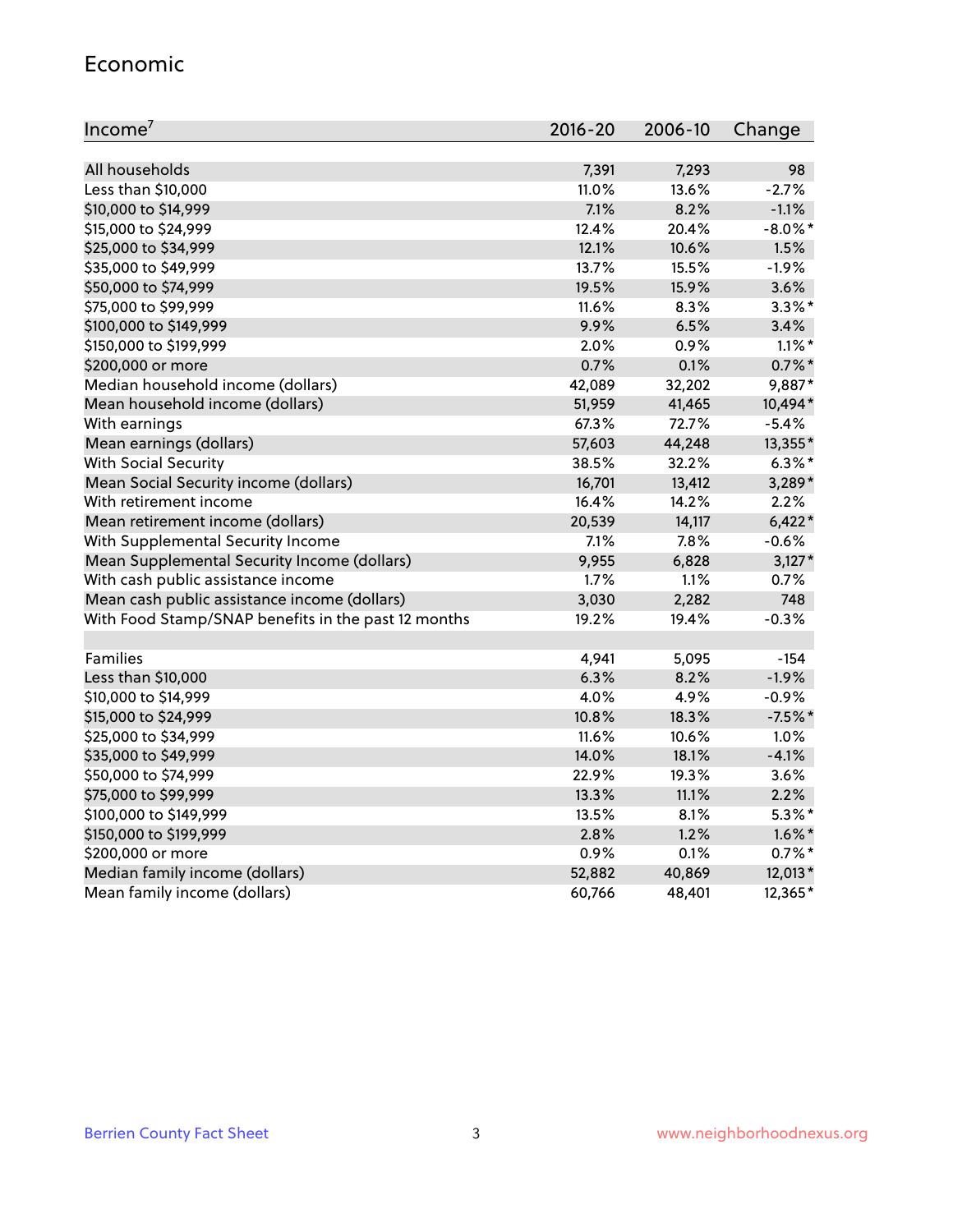### Economic, continued...

| Income, continued <sup>8</sup>                           | $2016 - 20$ | 2006-10 | Change      |
|----------------------------------------------------------|-------------|---------|-------------|
|                                                          |             |         |             |
| Nonfamily households                                     | 2,450       | 2,198   | 252         |
| Median nonfamily income (dollars)                        | 19,747      | 16,734  | 3,013       |
| Mean nonfamily income (dollars)                          | 30,533      | 24,394  | $6,139*$    |
|                                                          |             |         |             |
| Median earnings for workers (dollars)                    | 30,944      | 22,487  | 8,457*      |
| Median earnings for male full-time, year-round workers   | 40,029      | 30,847  | 9,182*      |
| (dollars)                                                |             |         |             |
| Median earnings for female full-time, year-round workers | 32,433      | 22,277  | 10,156*     |
| (dollars)                                                |             |         |             |
|                                                          |             |         |             |
| Per capita income (dollars)                              | 20,545      | 16,049  | 4,496*      |
|                                                          |             |         |             |
| Families and People Below Poverty Level <sup>9</sup>     | 2016-20     | 2006-10 | Change      |
|                                                          |             |         |             |
| <b>All families</b>                                      | 17.3%       | 18.2%   | $-0.9%$     |
| With related children under 18 years                     | 26.7%       | 27.5%   | $-0.9%$     |
| With related children under 5 years only                 | 20.8%       | 15.8%   | 5.0%        |
| Married couple families                                  | 12.9%       | 11.9%   | 1.0%        |
| With related children under 18 years                     | 18.4%       | 16.9%   | 1.5%        |
| With related children under 5 years only                 | 3.6%        | 6.9%    | $-3.3%$     |
| Families with female householder, no husband present     | 31.9%       | 49.7%   | $-17.7%$    |
| With related children under 18 years                     | 49.2%       | 58.9%   | $-9.8%$     |
| With related children under 5 years only                 | 50.4%       | 42.1%   | 8.2%        |
|                                                          |             |         |             |
| All people                                               | 22.6%       | 23.1%   | $-0.5%$     |
| Under 18 years                                           | 30.7%       | 32.8%   | $-2.1%$     |
| Related children under 18 years                          | 30.5%       | 32.8%   | $-2.2%$     |
| Related children under 5 years                           | 27.7%       | 28.6%   | $-0.9%$     |
| Related children 5 to 17 years                           | 31.6%       | 34.1%   | $-2.6%$     |
| 18 years and over                                        | 20.1%       | 19.7%   | 0.4%        |
| 18 to 64 years                                           | 21.9%       | 20.3%   | 1.6%        |
| 65 years and over                                        | 14.3%       | 17.1%   | $-2.7%$     |
| People in families                                       | 19.9%       | 20.3%   | $-0.3%$     |
| Unrelated individuals 15 years and over                  | 35.8%       | 38.2%   | $-2.3%$     |
|                                                          |             |         |             |
| Non-Hispanic white people                                | 21.3%       | 20.2%   | 1.1%        |
| Black or African-American people                         | 25.2%       | 43.8%   | $-18.5\%$ * |
| Asian people                                             | 0.0%        | (X)     | $(X)$ +     |
| Hispanic or Latino people                                | 18.5%       | 24.6%   | $-6.2%$     |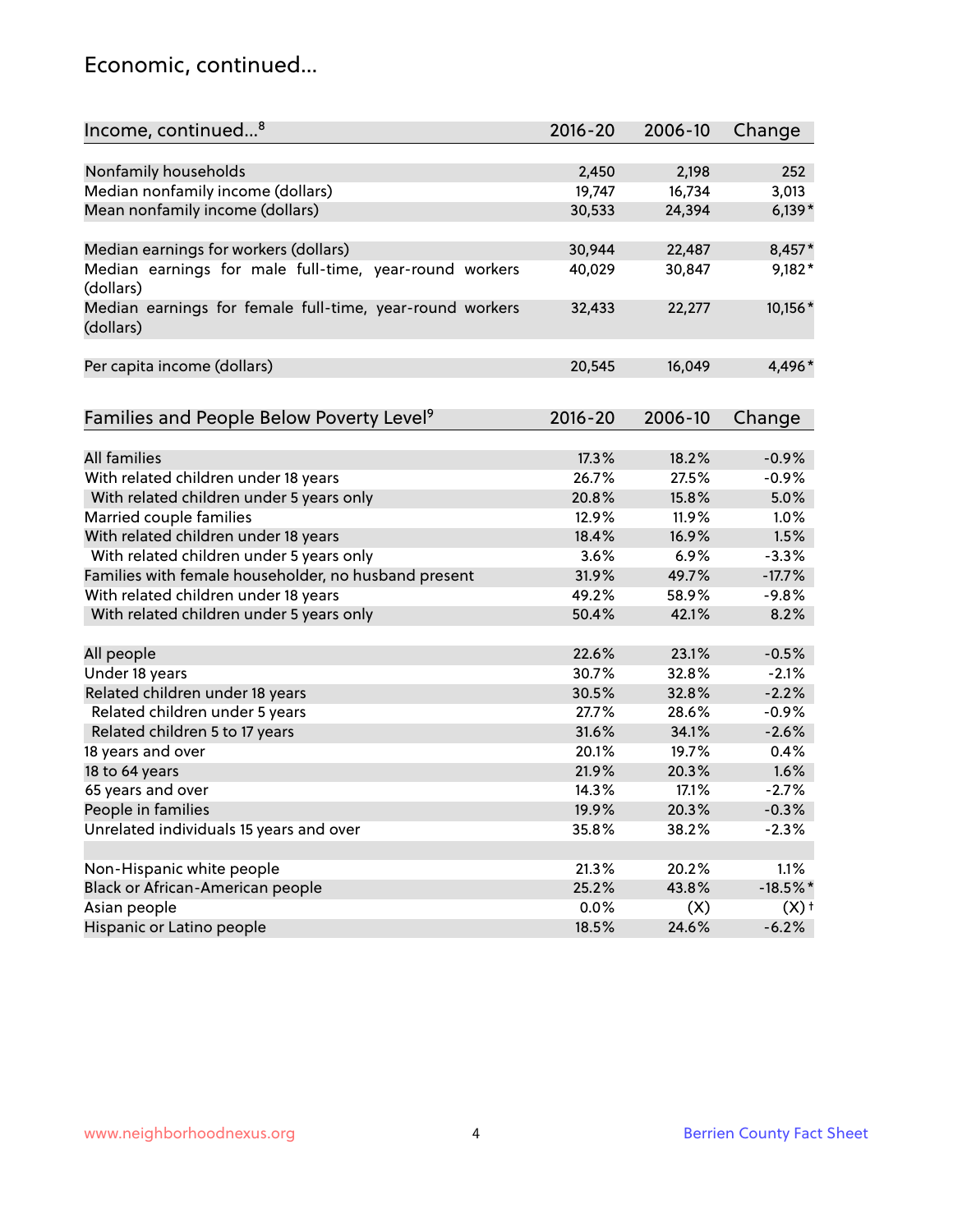## Employment

| Employment Status <sup>10</sup>                                                               | 2010        | 2020    | Change     |
|-----------------------------------------------------------------------------------------------|-------------|---------|------------|
| In Labor Force                                                                                | 7,405       | 7,990   | 7,990      |
| <b>Unemployment Rate</b>                                                                      | 5.8%        | 13.0%   | $-7.2%$    |
|                                                                                               |             |         |            |
| Industry <sup>11</sup>                                                                        | $2016 - 20$ | 2006-10 | Change     |
| Civilian employed population 16 years and over                                                | 7,703       | 7,296   | 407        |
| Agriculture, forestry, fishing and hunting, and mining                                        | 4.3%        | 6.8%    | $-2.5%$    |
| Construction                                                                                  | 10.0%       | 7.8%    | 2.1%       |
| Manufacturing                                                                                 | 17.2%       | 24.4%   | $-7.1\%$ * |
| Wholesale trade                                                                               | 1.7%        | 3.8%    | $-2.1%$    |
| Retail trade                                                                                  | 10.8%       | 9.3%    | 1.5%       |
| Transportation and warehousing, and utilities                                                 | 5.6%        | 7.2%    | $-1.6%$    |
| Information                                                                                   | 1.5%        | 0.4%    | 1.1%       |
| Finance and insurance, and real estate and rental and leasing                                 | 3.7%        | 4.3%    | $-0.7%$    |
| Professional, scientific, and management, and administrative<br>and waste management services | 5.9%        | 5.5%    | 0.4%       |
| Educational services, and health care and social assistance                                   | 20.9%       | 19.2%   | 1.7%       |
| Arts, entertainment, and recreation, and accommodation and<br>food services                   | 9.4%        | 2.6%    | $6.8\%$ *  |
| Other services, except public administration                                                  | 3.8%        | 3.4%    | 0.3%       |
| Public administration                                                                         | 5.3%        | 5.2%    | 0.1%       |
| Occupation <sup>12</sup>                                                                      | $2016 - 20$ | 2006-10 | Change     |
|                                                                                               |             |         |            |
| Civilian employed population 16 years and over                                                | 7,703       | 7,296   | 407        |
| Management, business, science, and arts occupations                                           | 24.9%       | 25.6%   | $-0.7%$    |
| Service occupations                                                                           | 17.6%       | 10.3%   | $7.3\%$ *  |
| Sales and office occupations                                                                  | 16.5%       | 22.4%   | $-5.8\%$ * |
| Natural<br>construction,<br>and<br>maintenance<br>resources,<br>occupations                   | 17.5%       | 17.4%   | 0.1%       |
| Production, transportation, and material moving occupations                                   | 23.5%       | 24.3%   | $-0.9%$    |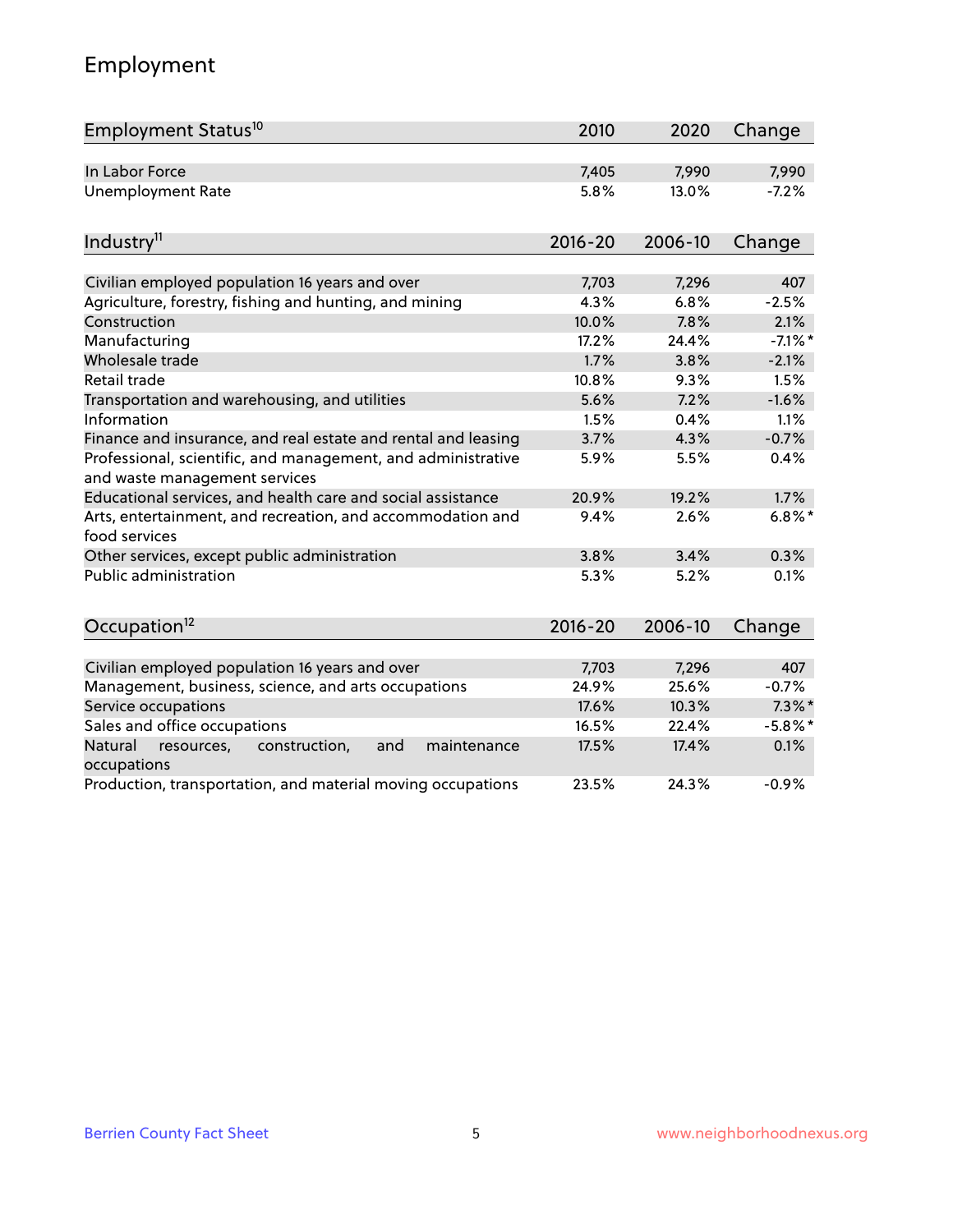## Employment, continued...

| Class of Worker <sup>13</sup>                          | $2016 - 20$ | 2006-10 | Change   |
|--------------------------------------------------------|-------------|---------|----------|
| Civilian employed population 16 years and over         | 7,703       | 7,296   | 407      |
| Private wage and salary workers                        | 76.2%       | 74.3%   | 1.9%     |
| Government workers                                     | 18.1%       | 19.2%   | $-1.1%$  |
| Self-employed in own not incorporated business workers | 5.5%        | 6.4%    | $-0.9%$  |
| <b>Unpaid family workers</b>                           | 0.2%        | 0.2%    | 0.0%     |
|                                                        |             |         |          |
| Job Flows <sup>14</sup>                                | 2019        | 2010    | Change   |
| Total Jobs in county                                   | 3,806       | 4,073   | $-267$   |
| Held by residents of county                            | 55.1%       | 52.1%   | 3.0%     |
| Held by non-residents of county                        | 44.9%       | 47.9%   | $-3.0%$  |
|                                                        |             |         |          |
| Jobs by Industry Sector <sup>15</sup>                  | 2019        | 2010    | Change   |
| Total Jobs in county                                   | 3,806       | 4,073   | $-267$   |
| Goods Producing sectors                                | 41.3%       | 31.5%   | 9.8%     |
| Trade, Transportation, and Utilities sectors           | 14.0%       | 20.9%   | $-7.0%$  |
| All Other Services sectors                             | 44.8%       | 47.6%   | $-2.8%$  |
|                                                        |             |         |          |
| Total Jobs in county held by county residents          | 2,099       | 2,124   | $-25$    |
| <b>Goods Producing sectors</b>                         | 42.1%       | 30.4%   | 11.7%    |
| Trade, Transportation, and Utilities sectors           | 11.8%       | 12.7%   | $-0.9%$  |
| All Other Services sectors                             | 46.1%       | 56.9%   | $-10.8%$ |
| Jobs by Earnings <sup>16</sup>                         | 2019        | 2010    | Change   |
|                                                        |             |         |          |
| Total Jobs in county                                   | 3,806       | 4,073   | $-267$   |
| Jobs with earnings \$1250/month or less                | 27.0%       | 31.8%   | $-4.8%$  |
| Jobs with earnings \$1251/month to \$3333/month        | 51.2%       | 50.0%   | 1.1%     |
| Jobs with earnings greater than \$3333/month           | 21.8%       | 18.2%   | 3.6%     |
| Total Jobs in county held by county residents          | 2,099       | 2,124   | $-25$    |
| Jobs with earnings \$1250/month or less                | 24.1%       | 31.8%   | $-7.8%$  |
| Jobs with earnings \$1251/month to \$3333/month        | 53.4%       | 50.5%   | $2.9\%$  |
| Jobs with earnings greater than \$3333/month           | 22.5%       | 17.7%   | 4.9%     |
|                                                        |             |         |          |
| Jobs by Age of Worker <sup>17</sup>                    | 2019        | 2010    | Change   |
| Total Jobs in county                                   | 3,806       | 4,073   | $-267$   |
| Jobs with workers age 29 or younger                    | 24.2%       | 22.0%   | 2.3%     |
| Jobs with workers age 30 to 54                         | 52.9%       | 58.4%   | $-5.5%$  |
| Jobs with workers age 55 or older                      | 22.9%       | 19.6%   | 3.3%     |
|                                                        |             |         |          |
| Total Jobs in county held by county residents          | 2,099       | 2,124   | -25      |
| Jobs with workers age 29 or younger                    | 22.8%       | 20.0%   | 2.8%     |
| Jobs with workers age 30 to 54                         | 53.2%       | 59.5%   | $-6.3%$  |
| Jobs with workers age 55 or older                      | 24.0%       | 20.5%   | 3.5%     |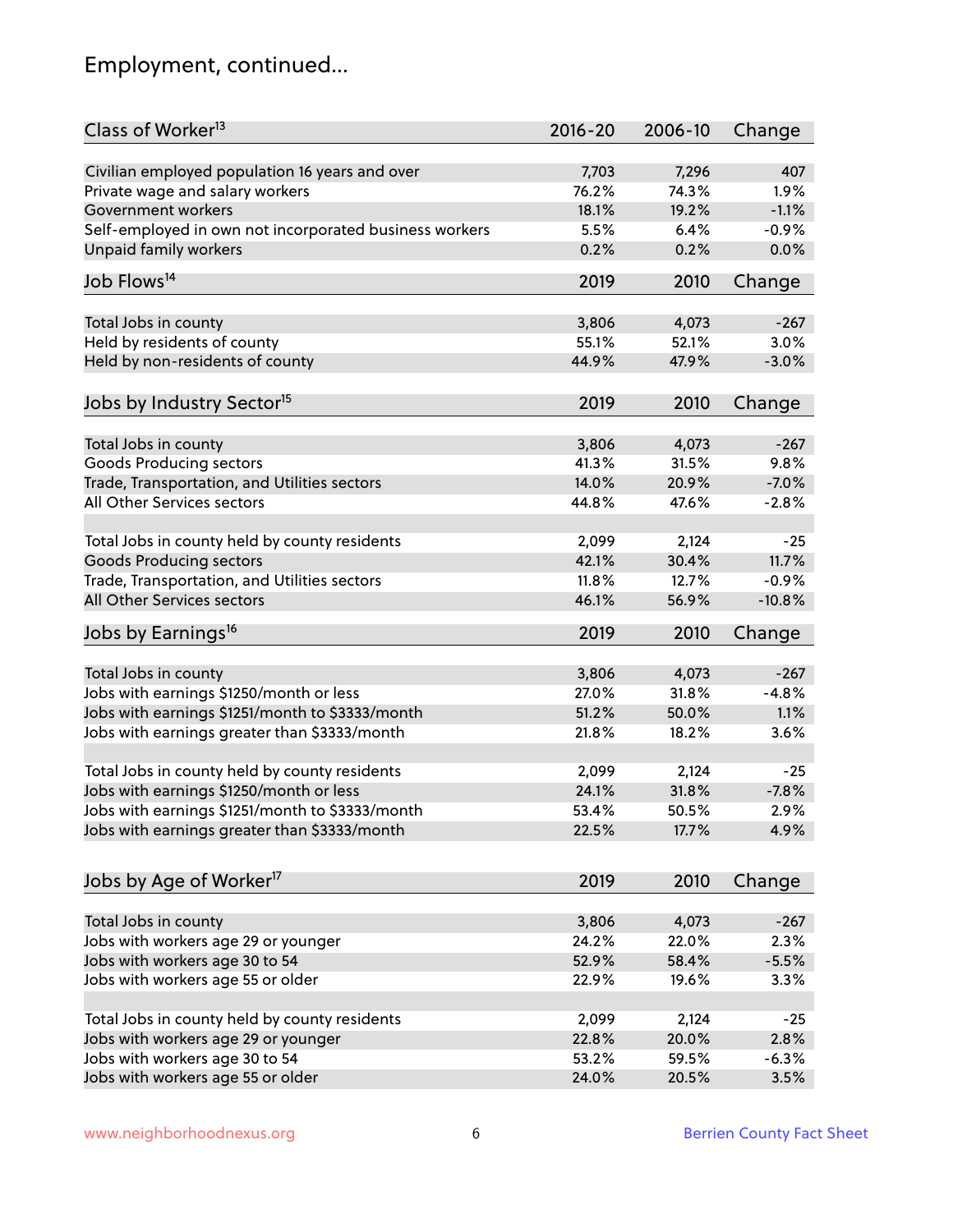#### Education

| Early Learning <sup>18</sup>                        |               |              | 2022           |
|-----------------------------------------------------|---------------|--------------|----------------|
| Licensed Capacity of Early Learning Centers         |               |              | 404            |
| Licenced capacity per 1,000 children ages 0-4       |               |              | 341.8          |
| School Enrollment <sup>19</sup>                     | 2022          | 2010         | Change         |
|                                                     |               |              |                |
| <b>Enrolled in Public School</b>                    | 2,995         | 3,212        | $-217$         |
| White<br><b>Black or African-American</b>           | 73.3%         | 76.9%        | $-3.6%$        |
|                                                     | 13.0%<br>0.4% | 13.5%        | $-0.6%$        |
| Asian                                               |               | 0.0%         | 0.4%           |
| Native American<br>Pacific Islander                 | 0.2%          | 0.0%         | 0.2%           |
| <b>Biracial or Multi-Racial</b>                     | 0.0%<br>4.6%  | 0.0%<br>1.5% | 0.0%<br>3.1%   |
|                                                     |               |              |                |
| Hispanic or Latino                                  | 8.5%          | 7.3%         | 1.2%           |
| Georgia Milestones: 3rd Grade Reading <sup>20</sup> |               |              | 2019           |
| Number of Students Tested                           |               |              | 228            |
| Proficient or Distinguished                         |               |              | 44.3%          |
| Georgia Milestones: 8th Grade Math <sup>21</sup>    |               |              | 2019           |
|                                                     |               |              |                |
| Number of Students Tested                           |               |              | 247            |
| Proficient or Distinguished                         |               |              | 44.9%          |
| Graduation Rates <sup>22</sup>                      | 2021          | 2012         | Change         |
|                                                     |               |              |                |
| Cohort                                              | 211           | 240          | $-29$<br>20.0% |
| <b>High School Graduation Rate</b>                  | 89.6%         | 69.6%        |                |
| Educational Attainment <sup>23</sup>                | $2016 - 20$   | 2006-10      | Change         |
| Population 25 years and over                        | 13,258        | 12,218       | $1,040*$       |
| Less than 9th grade                                 | 6.0%          | 11.1%        | $-5.0\%$ *     |
| 9th to 12th grade, no diploma                       | 14.4%         | 20.0%        | $-5.7\%$ *     |
| High school graduate (includes equivalency)         | 40.6%         | 32.3%        | $8.3\%$ *      |
| Some college, no degree                             | 18.3%         | 17.0%        | 1.3%           |
| Associate's degree                                  | 7.5%          | 8.8%         | $-1.3%$        |
| Bachelor's degree                                   | 9.5%          | 7.2%         | 2.3%           |
| Graduate or professional degree                     | 3.7%          | 3.6%         | 0.1%           |
|                                                     |               |              |                |
| Percent high school graduate or higher              | 79.6%         | 68.9%        | 10.7%*         |
| Percent bachelor's degree or higher                 | 13.2%         | 10.8%        | 2.4%           |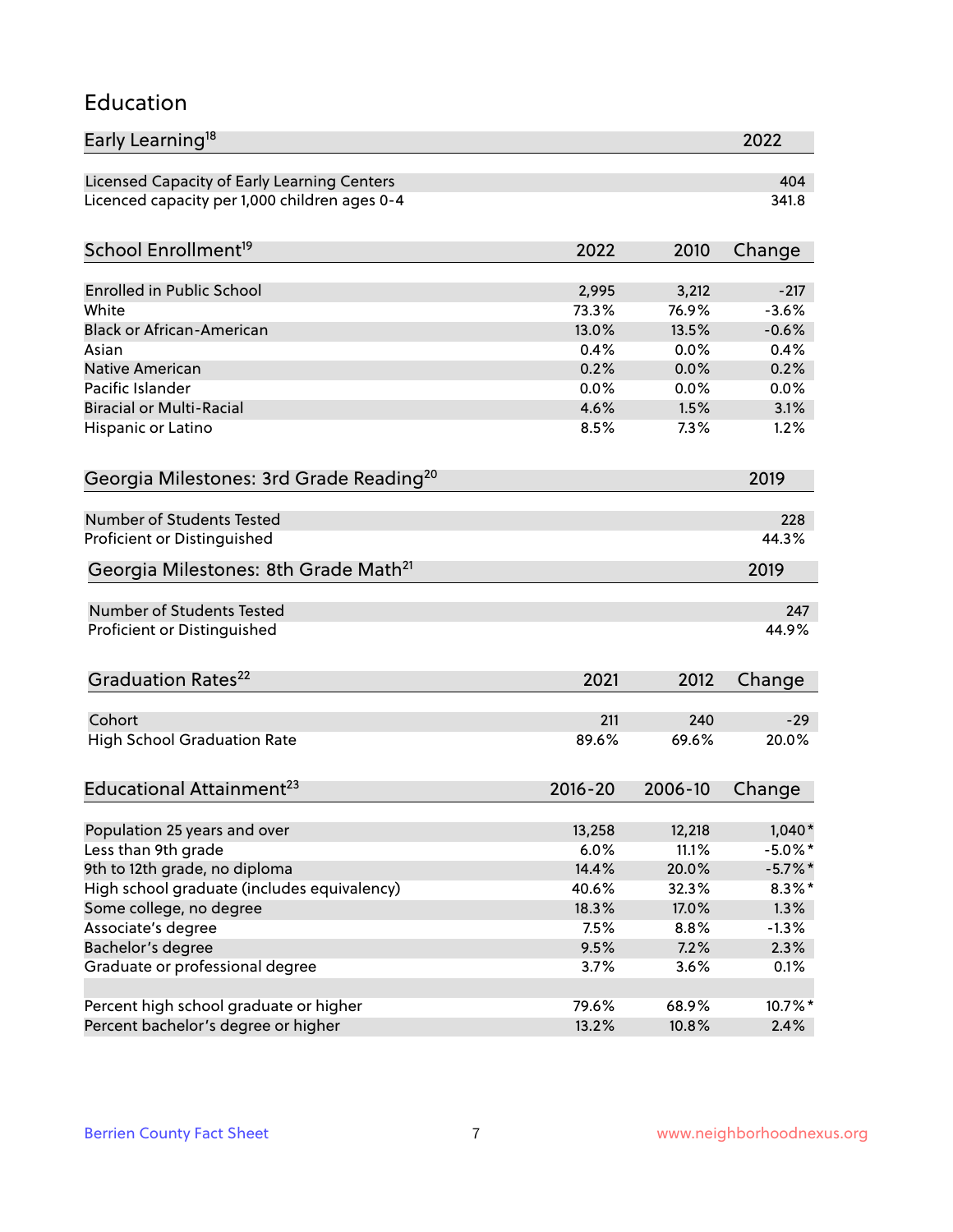### Housing

| Households by Type <sup>24</sup>                     | $2016 - 20$ | 2006-10 | Change     |
|------------------------------------------------------|-------------|---------|------------|
|                                                      |             |         |            |
| <b>Total households</b>                              | 7,391       | 7,293   | 98         |
| Family households (families)                         | 66.9%       | 69.9%   | $-3.0%$    |
| With own children under 18 years                     | 28.1%       | 32.7%   | $-4.6%$    |
| Married-couple family                                | 49.4%       | 54.8%   | $-5.3\%$ * |
| With own children of the householder under 18 years  | 19.3%       | 23.6%   | $-4.4%$    |
| Male householder, no wife present, family            | 4.1%        | 3.1%    | 1.0%       |
| With own children of the householder under 18 years  | 2.8%        | 1.1%    | $1.8\%$ *  |
| Female householder, no husband present, family       | 13.3%       | 12.0%   | 1.3%       |
| With own children of the householder under 18 years  | 6.0%        | 8.0%    | $-2.0%$    |
| Nonfamily households                                 | 33.1%       | 30.1%   | 3.0%       |
| Householder living alone                             | 29.1%       | 25.5%   | 3.6%       |
| 65 years and over                                    | 14.3%       | 10.1%   | $4.2\%$ *  |
|                                                      |             |         |            |
| Households with one or more people under 18 years    | 32.1%       | 36.5%   | $-4.5%$    |
| Households with one or more people 65 years and over | 34.4%       | 23.8%   | 10.6%*     |
|                                                      |             |         |            |
| Average household size                               | 2.57        | 2.46    | 0.11       |
| Average family size                                  | 3.17        | 2.95    | 0.22       |
| Housing Occupancy <sup>25</sup>                      | $2016 - 20$ | 2006-10 | Change     |
|                                                      |             |         |            |
| Total housing units                                  | 8,811       | 8,454   | 357        |
| Occupied housing units                               | 83.9%       | 86.3%   | $-2.4%$    |
| Vacant housing units                                 | 16.1%       | 13.7%   | 2.4%       |
|                                                      |             |         |            |
| Homeowner vacancy rate                               | 0.7         | 1.6     | $-0.9$     |
| Rental vacancy rate                                  | 7.4         | 3.6     | 3.8        |
| Units in Structure <sup>26</sup>                     | $2016 - 20$ | 2006-10 | Change     |
|                                                      |             |         |            |
| Total housing units                                  | 8,811       | 8,454   | 357        |
| 1-unit, detached                                     | 61.7%       | 63.4%   | $-1.7%$    |
| 1-unit, attached                                     | 0.5%        | 0.5%    | 0.0%       |
| 2 units                                              | 0.8%        | 0.6%    | 0.2%       |
| 3 or 4 units                                         | 2.7%        | 1.4%    | 1.3%       |
| 5 to 9 units                                         | 1.2%        | 0.7%    | 0.6%       |
| 10 to 19 units                                       | 0.0%        | 0.1%    | $-0.1%$    |
| 20 or more units                                     | 0.5%        | 0.2%    | 0.2%       |
| Mobile home                                          | 32.2%       | 32.8%   | $-0.6%$    |
| Boat, RV, van, etc.                                  | 0.5%        | 0.3%    | 0.2%       |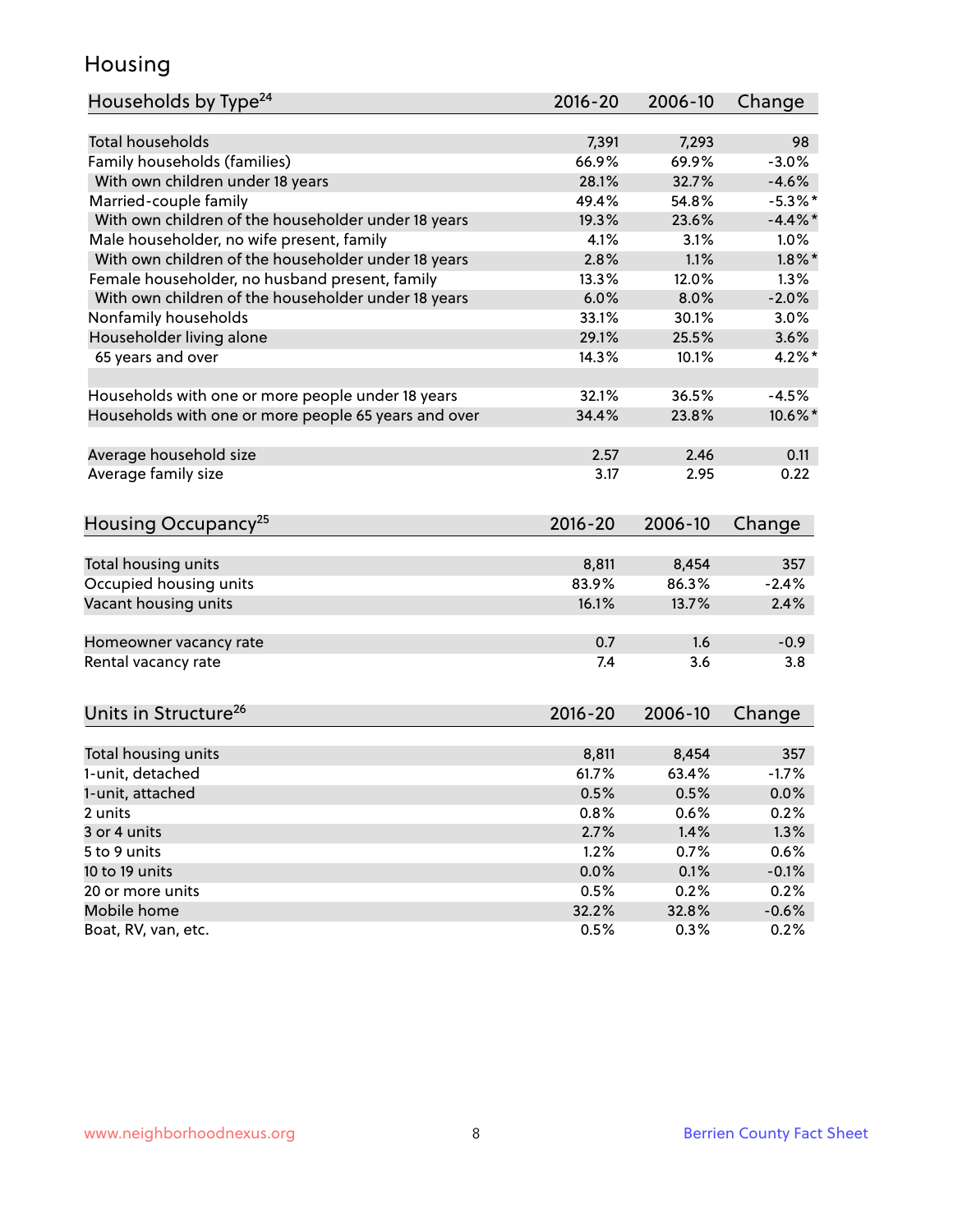## Housing, Continued...

| Year Structure Built <sup>27</sup>             | 2016-20      | 2006-10 | Change                  |
|------------------------------------------------|--------------|---------|-------------------------|
| Total housing units                            | 8,811        | 8,454   | 357                     |
| Built 2014 or later                            | 2.3%         | (X)     | (X)                     |
| Built 2010 to 2013                             | 2.5%         | (X)     | (X)                     |
| Built 2000 to 2009                             | 14.2%        | 7.4%    | $6.9\%$ *               |
| Built 1990 to 1999                             | 25.2%        | 28.7%   | $-3.5%$                 |
| Built 1980 to 1989                             | 14.7%        | 17.8%   | $-3.1%$                 |
| Built 1970 to 1979                             | 11.5%        | 14.5%   | $-2.9%$                 |
| Built 1960 to 1969                             | 12.2%        | 7.1%    | $5.1\%$ *               |
| Built 1950 to 1959                             | 8.5%         | 7.4%    | 1.1%                    |
| Built 1940 to 1949                             | 2.9%         | 4.7%    | $-1.8%$                 |
| Built 1939 or earlier                          | 5.9%         | 12.4%   | $-6.6\%$ *              |
|                                                |              |         |                         |
| Housing Tenure <sup>28</sup>                   | $2016 - 20$  | 2006-10 | Change                  |
|                                                |              |         |                         |
| Occupied housing units                         | 7,391        | 7,293   | 98                      |
| Owner-occupied                                 | 65.8%        | 72.0%   | $-6.2%$ *               |
| Renter-occupied                                | 34.2%        | 28.0%   | $6.2\%$ *               |
| Average household size of owner-occupied unit  | 2.59         | 2.47    | 0.12                    |
| Average household size of renter-occupied unit | 2.54         | 2.43    | 0.11                    |
| Residence 1 Year Ago <sup>29</sup>             | $2016 - 20$  | 2006-10 | Change                  |
| Population 1 year and over                     | 18,926       | 18,469  | 457*                    |
| Same house                                     | 90.2%        | 80.7%   | $9.5%$ *                |
| Different house in the U.S.                    |              | 18.7%   |                         |
|                                                | 9.7%<br>3.5% | 13.0%   | $-9.0\%$ *<br>$-9.5%$ * |
| Same county                                    |              |         |                         |
| Different county<br>Same state                 | 6.2%         | 5.7%    | 0.5%                    |
|                                                | 5.2%         | 4.6%    | 0.6%                    |
| Different state                                | 1.0%         | 1.1%    | $-0.1%$                 |
| Abroad                                         | 0.1%         | 0.6%    | $-0.5%$                 |
| Value of Housing Unit <sup>30</sup>            | $2016 - 20$  | 2006-10 | Change                  |
| Owner-occupied units                           | 4,862        | 5,249   | $-387$                  |
| Less than \$50,000                             | 22.9%        | 29.9%   | $-6.9%$                 |
| \$50,000 to \$99,999                           | 28.6%        | 32.3%   | $-3.7%$                 |
| \$100,000 to \$149,999                         | 17.0%        | 15.6%   | 1.3%                    |
| \$150,000 to \$199,999                         | 11.8%        | 11.7%   | 0.1%                    |
| \$200,000 to \$299,999                         | 12.6%        | 9.5%    | 3.1%                    |
| \$300,000 to \$499,999                         | 5.9%         | 1.1%    | 4.8%*                   |
| \$500,000 to \$999,999                         | 1.2%         | 0.0%    | 1.2%                    |
| \$1,000,000 or more                            | 0.1%         | 0.0%    | 0.1%                    |
| Median (dollars)                               | 95,200       | 76,200  | 19,000*                 |
| Mortgage Status <sup>31</sup>                  | $2016 - 20$  | 2006-10 | Change                  |
|                                                |              |         |                         |
| Owner-occupied units                           | 4,862        | 5,249   | $-387$                  |
| Housing units with a mortgage                  | 40.4%        | 53.2%   | $-12.9%$ *              |
| Housing units without a mortgage               | 59.6%        | 46.8%   | 12.9%*                  |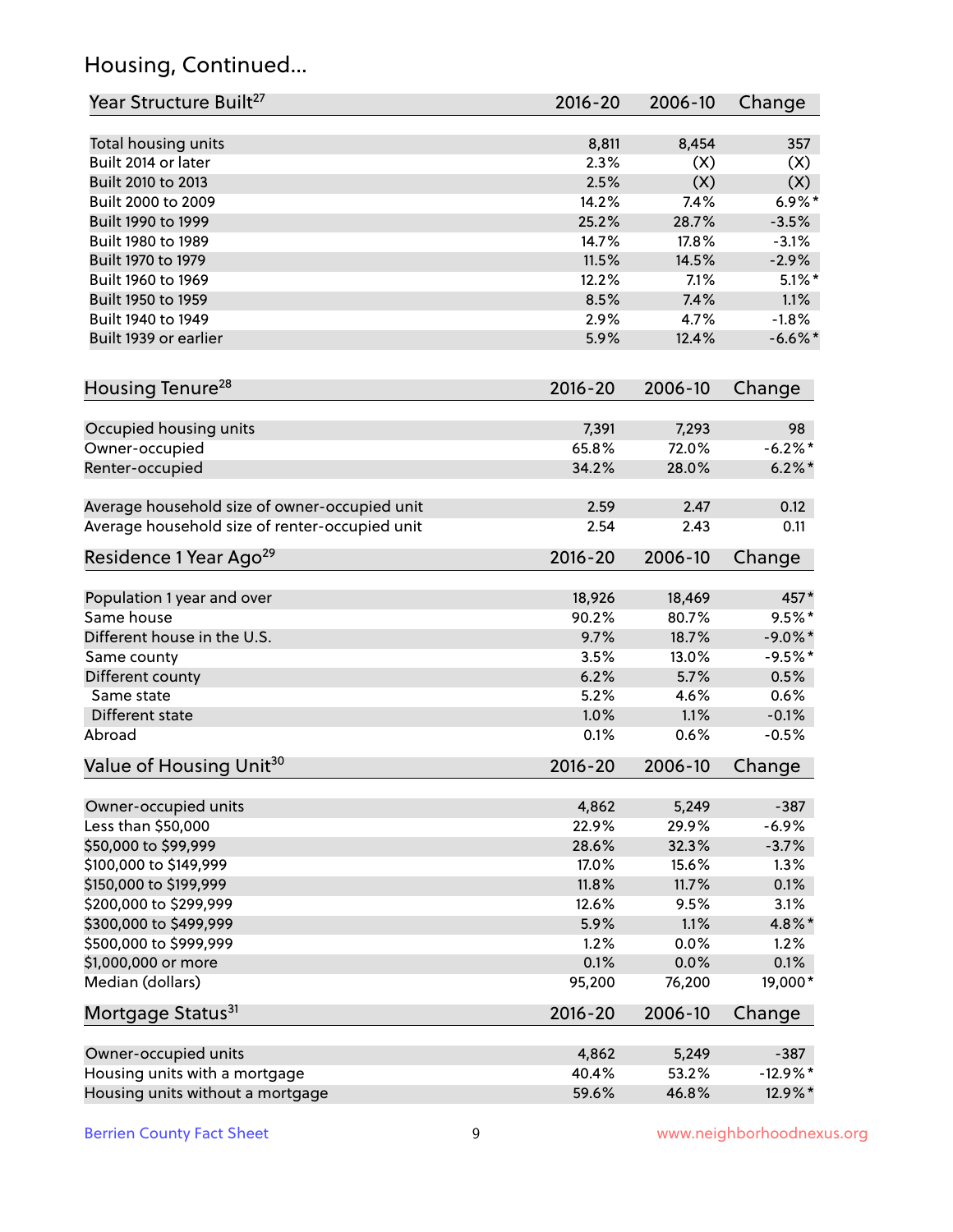## Housing, Continued...

| Selected Monthly Owner Costs <sup>32</sup>                                            | $2016 - 20$ | 2006-10 | Change      |
|---------------------------------------------------------------------------------------|-------------|---------|-------------|
| Housing units with a mortgage                                                         | 1,964       | 2,795   | $-831*$     |
| Less than \$300                                                                       | 0.0%        | 0.0%    | $0.0\%$     |
| \$300 to \$499                                                                        | 6.1%        | 7.7%    | $-1.7%$     |
| \$500 to \$999                                                                        | 49.8%       | 63.6%   | $-13.8\%$ * |
| \$1,000 to \$1,499                                                                    | 26.5%       | 17.5%   | $9.1\%$ *   |
| \$1,500 to \$1,999                                                                    | 14.7%       | 6.6%    | $8.1\%$ *   |
| \$2,000 to \$2,999                                                                    | 2.5%        | 3.7%    | $-1.2%$     |
| \$3,000 or more                                                                       | 0.4%        | 0.9%    | $-0.5%$     |
| Median (dollars)                                                                      | 960         | 825     | $135*$      |
| Housing units without a mortgage                                                      | 2,898       | 2,454   | 444*        |
| Less than \$150                                                                       | 7.1%        | 7.8%    | $-0.8%$     |
| \$150 to \$249                                                                        | 21.7%       | 27.4%   | $-5.7%$     |
| \$250 to \$349                                                                        | 22.5%       | 26.4%   | $-3.9%$     |
| \$350 to \$499                                                                        | 26.1%       | 28.0%   | $-1.9%$     |
| \$500 to \$699                                                                        | 16.1%       | 9.2%    | $6.9\%*$    |
| \$700 or more                                                                         | 6.5%        | 1.1%    | $5.3\%$ *   |
| Median (dollars)                                                                      | 344         | 298     | 46*         |
| Selected Monthly Owner Costs as a Percentage of<br>Household Income <sup>33</sup>     | $2016 - 20$ | 2006-10 | Change      |
| Housing units with a mortgage (excluding units where<br>SMOCAPI cannot be computed)   | 1,875       | 2,780   | $-905*$     |
| Less than 20.0 percent                                                                | 50.7%       | 46.7%   | 4.0%        |
| 20.0 to 24.9 percent                                                                  | 17.8%       | 8.2%    | $9.6\% *$   |
| 25.0 to 29.9 percent                                                                  | 6.4%        | 6.8%    | $-0.4%$     |
| 30.0 to 34.9 percent                                                                  | 5.1%        | 6.4%    | $-1.3%$     |
| 35.0 percent or more                                                                  | 20.1%       | 31.9%   | $-11.9%$ *  |
| Not computed                                                                          | 89          | 15      | $74*$       |
| Housing unit without a mortgage (excluding units where<br>SMOCAPI cannot be computed) | 2,788       | 2,409   | 379         |
| Less than 10.0 percent                                                                | 53.9%       | 41.9%   | 12.1%*      |
| 10.0 to 14.9 percent                                                                  | 18.3%       | 20.3%   | $-2.0%$     |
| 15.0 to 19.9 percent                                                                  | 10.9%       | 10.5%   | 0.4%        |
| 20.0 to 24.9 percent                                                                  | 1.4%        | 8.1%    | $-6.7%$ *   |
| 25.0 to 29.9 percent                                                                  | 4.1%        | 3.0%    | 1.1%        |
| 30.0 to 34.9 percent                                                                  | 2.0%        | 4.6%    | $-2.6%$     |
| 35.0 percent or more                                                                  | 9.4%        | 11.6%   | $-2.2%$     |
| Not computed                                                                          | 110         | 45      | 65          |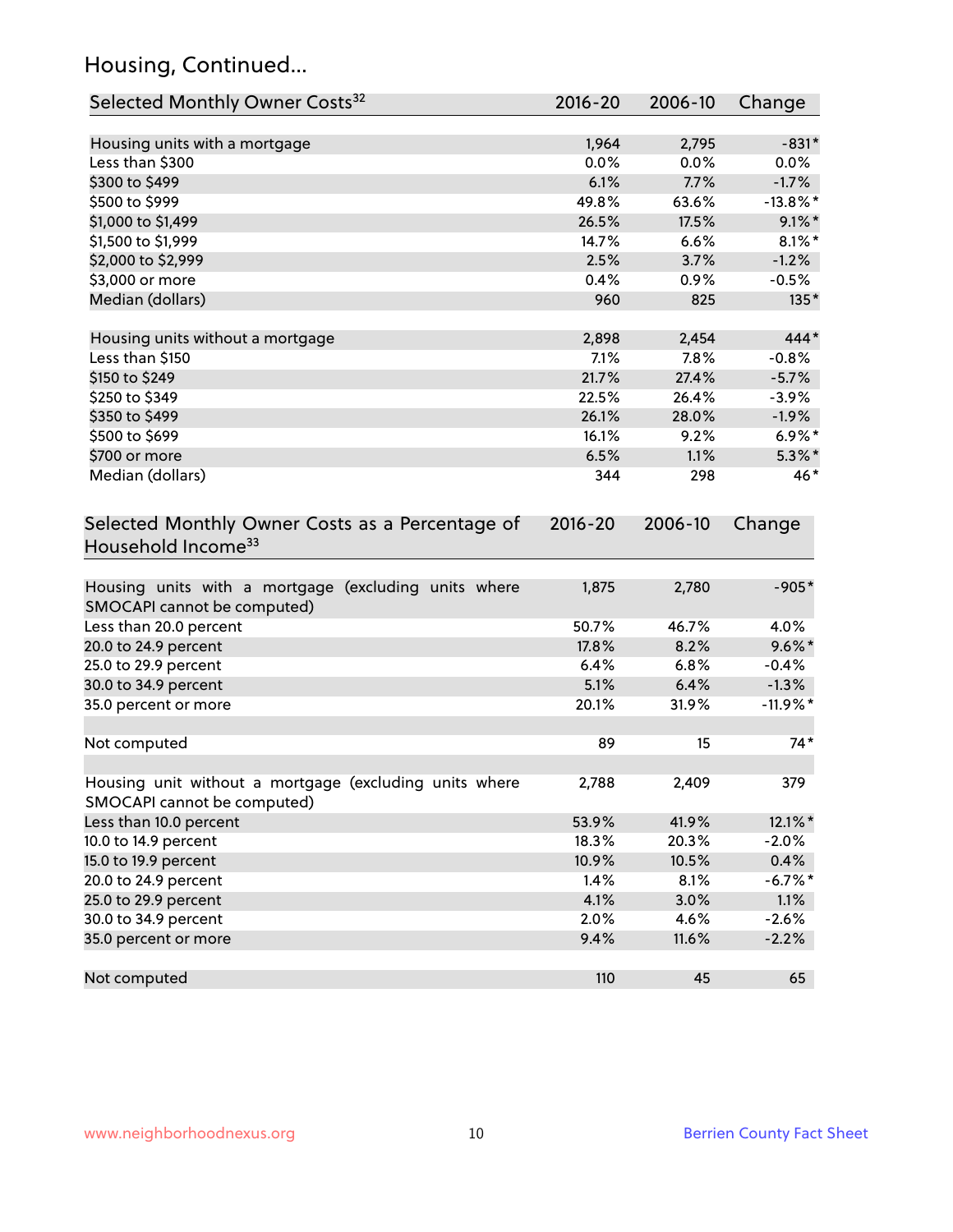### Housing, Continued...

| Gross Rent <sup>34</sup>                                                       | 2016-20     | 2006-10 | Change         |
|--------------------------------------------------------------------------------|-------------|---------|----------------|
|                                                                                |             |         |                |
| Occupied units paying rent                                                     | 2,212       | 1,729   | 483*           |
| Less than \$200                                                                | 1.8%        | 2.7%    | $-0.9%$        |
| \$200 to \$499                                                                 | 23.4%       | 47.0%   | $-23.6\%$ *    |
| \$500 to \$749                                                                 | 44.7%       | 38.9%   | $5.8\%$        |
| \$750 to \$999                                                                 | 24.8%       | 5.6%    | 19.3%*         |
| \$1,000 to \$1,499                                                             | 3.8%        | 6.0%    | $-2.2%$        |
| \$1,500 to \$1,999                                                             | 0.8%        | 0.0%    | $0.8\%$        |
| \$2,000 or more                                                                | 0.8%        | 0.0%    | $0.8\%$        |
| Median (dollars)                                                               | 660         | 502     | $158*$         |
| No rent paid                                                                   | 317         | 315     | $\overline{2}$ |
| Gross Rent as a Percentage of Household Income <sup>35</sup>                   | $2016 - 20$ | 2006-10 | Change         |
| Occupied units paying rent (excluding units where GRAPI<br>cannot be computed) | 2,099       | 1,719   | 380            |
| Less than 15.0 percent                                                         | 20.3%       | 11.6%   | 8.7%           |
| 15.0 to 19.9 percent                                                           | 20.6%       | 7.0%    | 13.6%*         |
| 20.0 to 24.9 percent                                                           | 11.1%       | 8.7%    | 2.5%           |
| 25.0 to 29.9 percent                                                           | 13.1%       | 12.3%   | 0.8%           |
| 30.0 to 34.9 percent                                                           | 4.4%        | 20.9%   | $-16.5%$ *     |
| 35.0 percent or more                                                           | 30.3%       | 39.5%   | $-9.2%$        |

| Not computed |  | .05 |
|--------------|--|-----|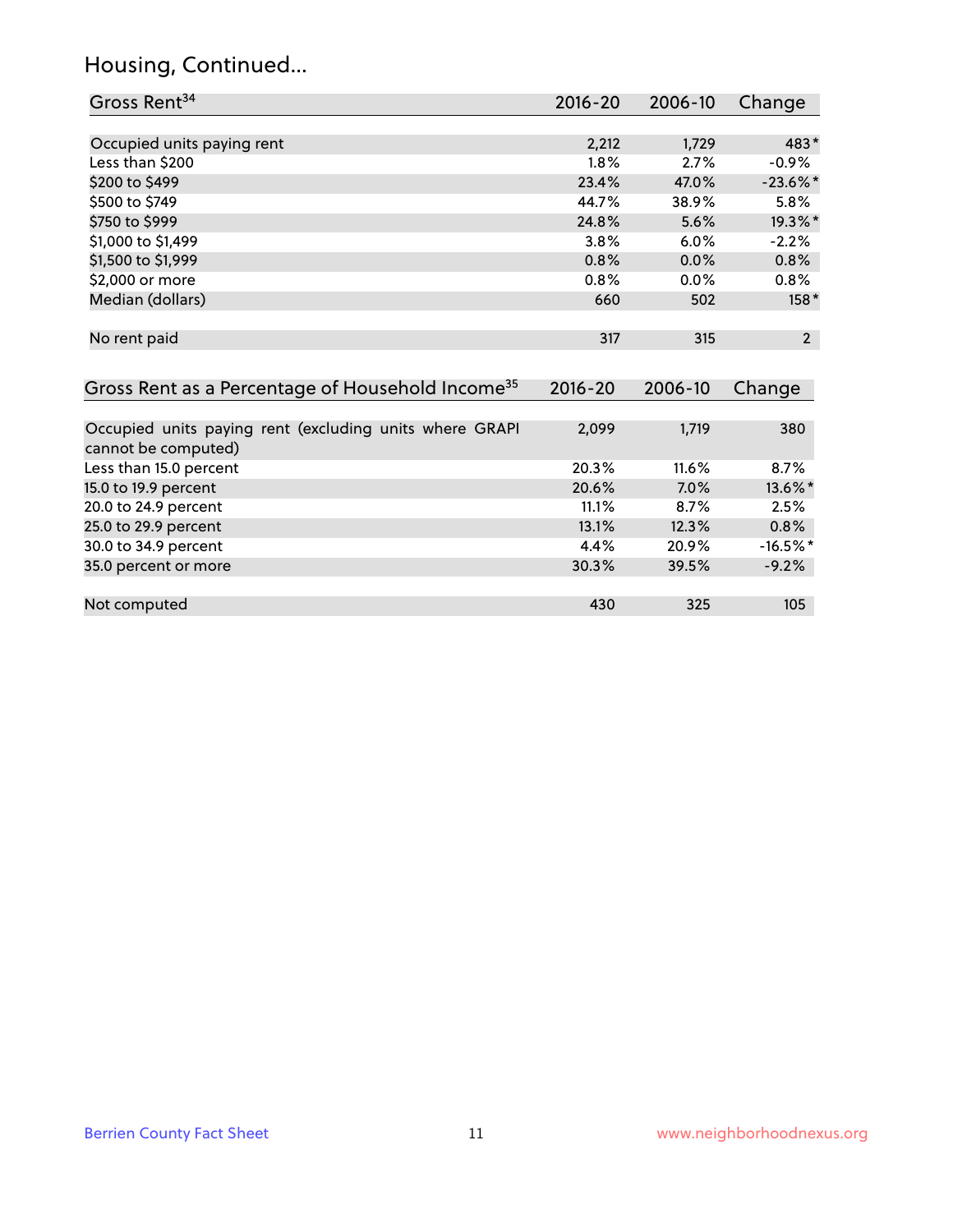## Community Involvement

| Voter Registration and Turnout <sup>36</sup> | 2020   |
|----------------------------------------------|--------|
|                                              |        |
| Active registered voters                     | 11,259 |
| Number voted in Presidential election        | 7.691  |
| Percent voted in Presidential election       | 68.3%  |

## Transportation

| Commuting to Work <sup>37</sup>           | $2016 - 20$ | 2006-10 | Change    |
|-------------------------------------------|-------------|---------|-----------|
|                                           |             |         |           |
| Workers 16 years and over                 | 7,579       | 7,246   | 333       |
| Car, truck, or van - drove alone          | 85.6%       | 80.5%   | 5.1%      |
| Car, truck, or van - carpooled            | 10.8%       | 10.0%   | 0.8%      |
| Public transportation (excluding taxicab) | $0.0\%$     | 0.4%    | $-0.4%$   |
| Walked                                    | 0.9%        | 1.2%    | $-0.3%$   |
| Other means                               | $0.9\%$     | 3.0%    | $-2.1%$   |
| Worked at home                            | 1.8%        | 4.9%    | $-3.1%$   |
|                                           |             |         |           |
| Mean travel time to work (minutes)        | 22.9        | 23.6    | $-0.6$    |
|                                           |             |         |           |
| Vehicles Available <sup>38</sup>          | $2016 - 20$ | 2006-10 | Change    |
|                                           |             |         |           |
| Occupied housing units                    | 7,391       | 7,293   | 98        |
| No vehicles available                     | 6.0%        | 6.3%    | $-0.3%$   |
| 1 vehicle available                       | 38.4%       | 29.6%   | $8.8\%$ * |
| 2 vehicles available                      | 35.4%       | 41.0%   | $-5.6%$   |
| 3 or more vehicles available              | 20.3%       | 23.2%   | $-2.9%$   |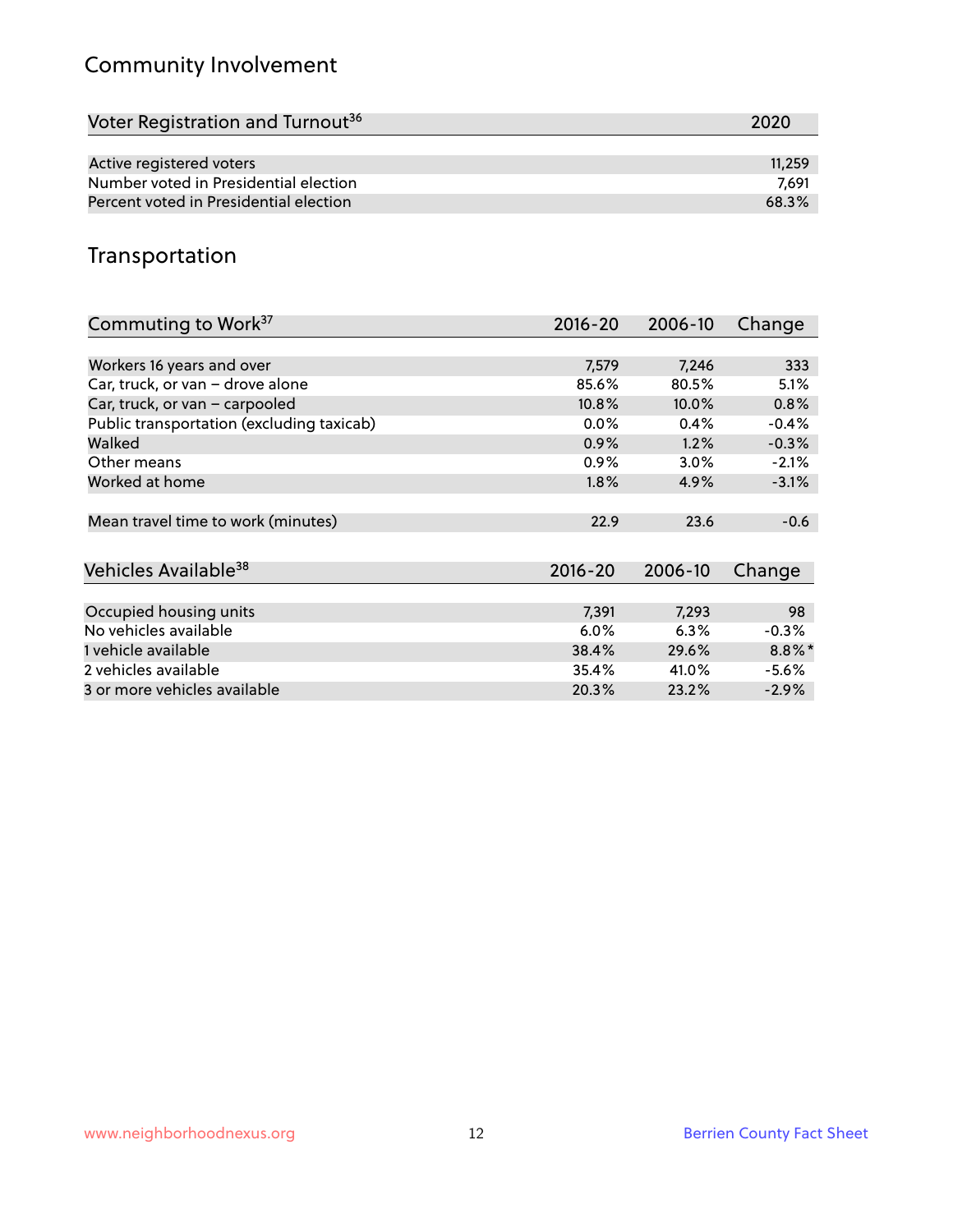#### Health

| Health Insurance coverage <sup>39</sup> | 2016-20 |
|-----------------------------------------|---------|
|-----------------------------------------|---------|

| Civilian Noninstitutionalized Population                | 18,943 |
|---------------------------------------------------------|--------|
| With health insurance coverage                          | 78.3%  |
| With private health insurance coverage                  | 51.6%  |
| With public health coverage                             | 41.0%  |
| No health insurance coverage                            | 21.7%  |
| Civilian Noninstitutionalized Population Under 19 years | 4,832  |
| No health insurance coverage                            | 10.8%  |
| Civilian Noninstitutionalized Population 19 to 64 years | 10,748 |
| In labor force:                                         | 7,487  |
| Employed:                                               | 7,010  |
| With health insurance coverage                          | 69.3%  |
| With private health insurance coverage                  | 17.2%  |
| With public coverage                                    | 6.0%   |
| No health insurance coverage                            | 30.7%  |
| Unemployed:                                             | 477    |
| With health insurance coverage                          | 30.8%  |
| With private health insurance coverage                  | 17.2%  |
| With public coverage                                    | 15.1%  |
| No health insurance coverage                            | 69.2%  |
| Not in labor force:                                     | 3,261  |
| With health insurance coverage                          | 68.8%  |
| With private health insurance coverage                  | 31.4%  |
| With public coverage                                    | 46.6%  |
| No health insurance coverage                            | 31.2%  |

# **Health Factors Most Recent** And The Control of the Control of The Control of The Control of The Control of The Control of The Control of The Control of The Control of The Control of The Control of The Control of The Contr

| Premature Death (YPLL before age 75 per 100,000 population, age-adjusted) <sup>40</sup> | 10,796.5 |
|-----------------------------------------------------------------------------------------|----------|
| Average number of Physically Unhealthy Days <sup>41</sup>                               | 5.4      |
| Average number of Mentally Unhealthy Days <sup>42</sup>                                 | 6.0      |
| Low Birthweight Births <sup>43</sup>                                                    | 13.5%    |
| Diabetes Prevalence <sup>44</sup>                                                       | 12.7%    |
| HIV Prevalence (per 100,000 population) <sup>45</sup>                                   | 315.8    |
| Rate, Deduplicated ER Visits for Asthma, Ages 0-17 <sup>46</sup>                        | 780.0    |